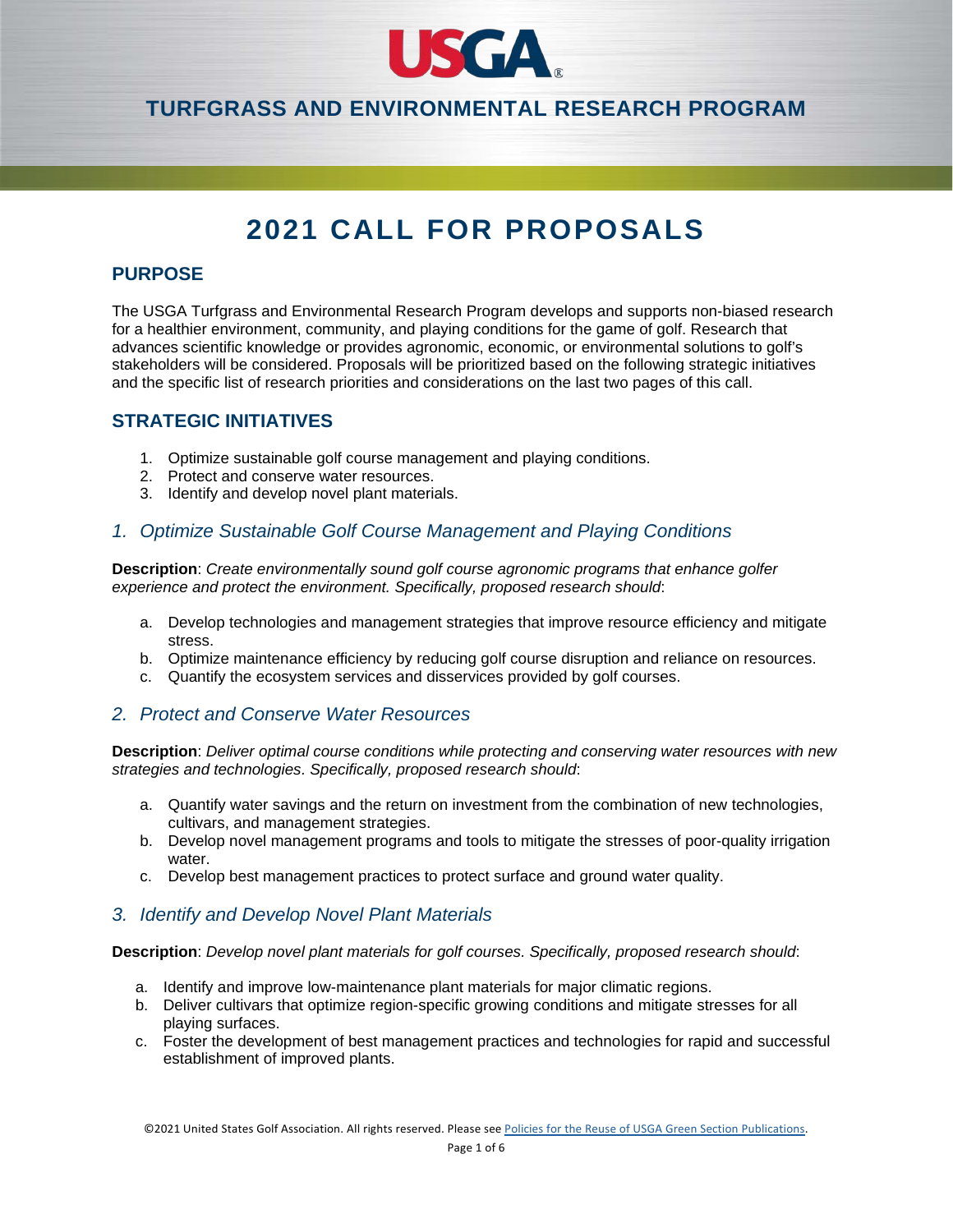

# **GUIDELINES FOR FUNDING RESEARCH PROJECTS**

Submit one copy of the full proposal to [cthompson@usga.org](mailto:cthompson@usga.org) by **Friday, June 25, 2021**. *Proposals that do not meet the following guidelines will not be considered.*

## *Research Proposal Format and Timetable*

- **Page 1:** Use the accompanying 'Executive Summary' form to provide a one-page summary of the full proposal. Projects that document measurable implementation of results for economic, environmental, or playability benefits will be given a higher priority. Address the following:
	- *Project Description*. Introduce the research problem, rationale for the research, and a summary of the research objectives for the proposal.
	- *How Our Proposal is Different*. Explain how the research differs from previous work.
	- *Potential Benefits for the Golf Industry*. Summarize the scientific knowledge the research will produce and how you think results will affect golf course management. Identify the target audience and explain how the research could be implemented to produce *measurable* economic, environmental, or playability benefits.
	- *Deliverables*. Specify measurable deliverables for how research results will affect the previously listed strategic initiatives and improve the golf industry. Examples include improved sustainability or management techniques, decision-support tools, peer-reviewed journal articles, trade magazine articles, other educational materials, plant varieties, improved germplasm, interesting genes, etc.
	- *Budget Summary*. Complete the annual funding request and the total amount for the research project. Note specific requirements in the 'Funding Guidelines' section below.

**Pages 2 through 6:** Format up to five pages with one-inch margins **and minimum font size of 10 points**. Include the following:

- A description of the research question and scope of the problem, including a literature cited section for relevant previous research.
- The objectives of the project, research methodology, available research and field facilities, reasonably expected results by the end of the project, and a brief timeline.
- A table that contains the project budget. Note specific requirements in the 'Funding Guidelines' section below.
- A brief, one-paragraph biographical description of the principal investigator and cooperating researchers.

## *Funding Guidelines*

Proposals will be prioritized for funding based on the potential to affect the previously listed strategic initiatives and the validity of methodology. Any level of funding may be requested for one to three years, but the project budget must clearly justify requested funding.

The USGA typically allocates \$1.7 million annually to support approximately 65 ongoing and new projects. **Approximately \$400,000 per year is budgeted to support new projects from this call in 2022, 2023, and 2024** (i.e., \$1.2 million over the next three years).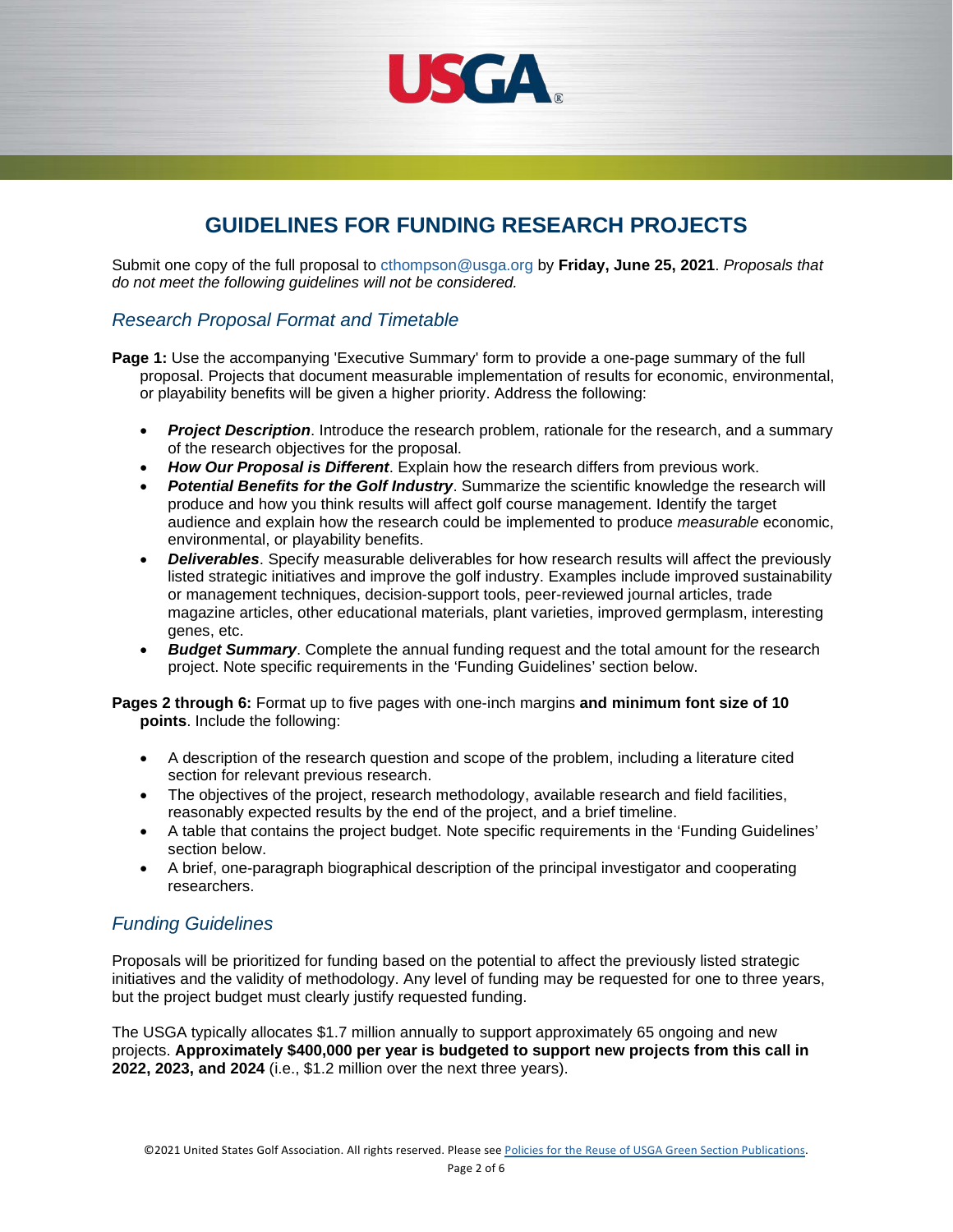

USGA funding:

- May be used for graduate student research support, graduate student tuition, technician salaries, and other labor costs.
- **Shall not** be used for capital expenditures, construction costs, or faculty salaries.
- **Will not support** overhead or administrative costs exceeding 16% of total direct costs. Indirect costs for collaborative projects over multiple institutions should be calculated separately in the budget and not exceed 16% of the annual budget for each institution.
- **Will not support** overhead or administrative costs for grants of \$10,000 per year or less. The USGA is a not-for-profit, [501(c) 3] association and is vitally interested in providing the maximum direct support to research from available funds.

All investigators will be updated about proposals in September. This initial decision will notify the authors of unsuccessful proposals and indicate to others when a final decision is expected for their proposal. **Final funding decisions likely will not be communicated until January 2022** (Figure 1). Agreements for approved projects will be written for one to three years; however, a continuation of the project shall be determined annually, and written notice shall be given. The decision to continue will be subject to performance and progress toward meeting the stated project objectives. After a signed agreement is completed, funding will begin in the project year of January 1, 2022 through December 31, 2022.



**Figure 1**. Timeline for the 2021 call for proposals. *NOTE:* Should funding announcements be delayed for any reason, you will be notified in September 2021 and updated regularly until funding is announced.

# *Proprietary Rights*

USGA policy is that all technology, inventions, and writings developed or first made in the performance of the research project and any patents, plant variety protection, and copyrights therein shall become the property of the university. However, the USGA, in effect, shall have the right of first refusal if the university elects not to file a patent or plant variety protection application on any invention conceived or reduced to practice during the research project. It is the policy that the USGA receives up to 50% of all royalties (less patenting and licensing costs) or the monetary equivalent of any other consideration received by the university or the USGA from the sale, licensing, or sub-licensing of proprietary rights. All royalties received by the USGA shall be deposited in the USGA Foundation for the perpetuation of turfgrass and environmental research.

# *Reporting Requirements*

The following reports and articles are due by the dates indicated. Failure to fulfill reporting requirements will result in the withholding of funding.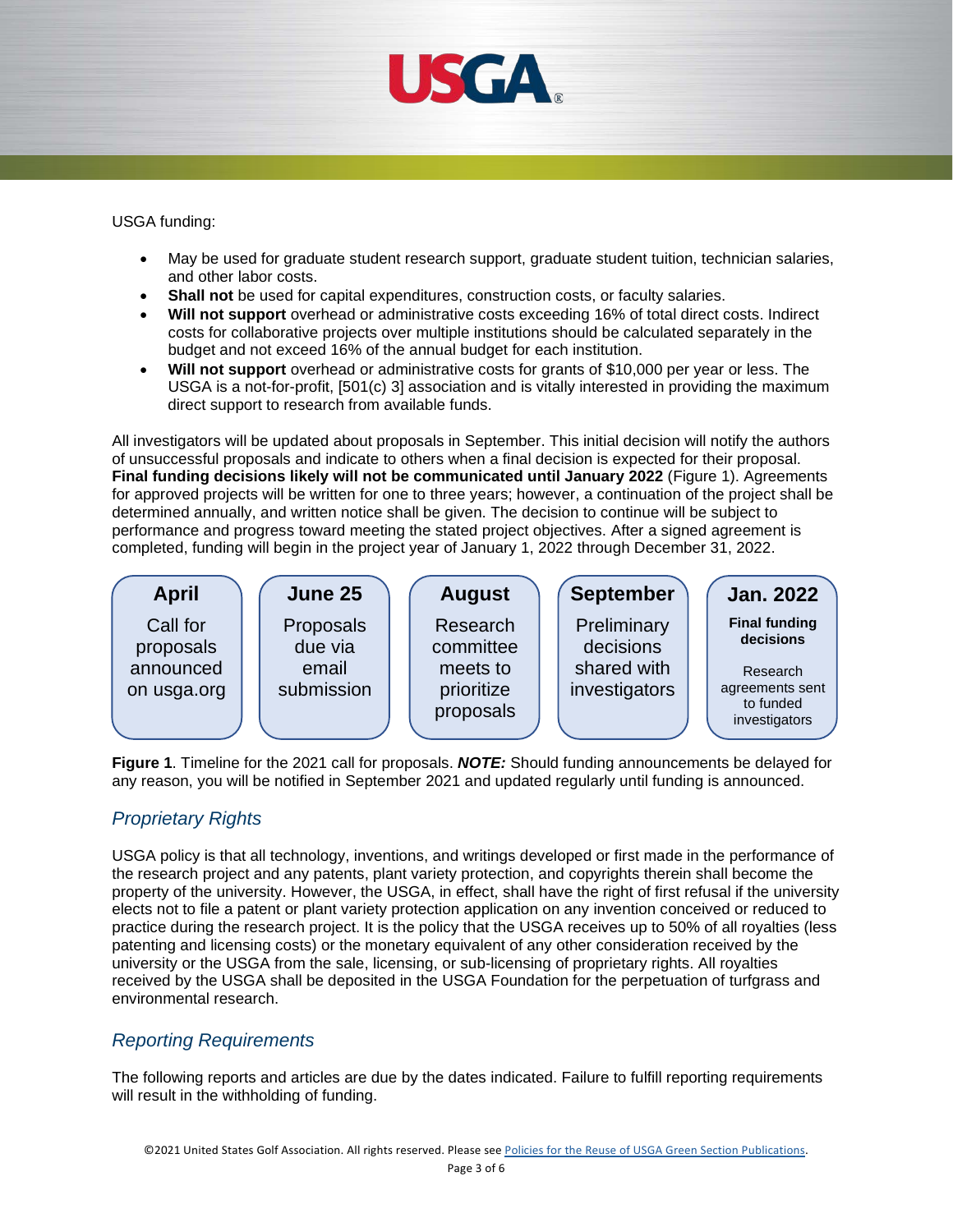

- 1. **An annual report is due by December 1st of each project year**. Annual reports should be two to three pages and describe in reasonable detail the research initiated, progress, and results to date. The information in this report will be used in the USGA's "Turfgrass and Environmental Research Summary" published each year on the USGA website. All reports also will be available online as part of the Turfgrass Information File.
- 2. **A final report is due at the conclusion of the project**. The final report should summarize the entire project, include examples of how results will be implemented, and estimate the potential economic impact of the research on the golf course industry. Final reports will be published on a USGA website. If a graduate student thesis or dissertation is a result of the funded research, a copy must be submitted to the Turfgrass Information Center at Michigan State University.

At the conclusion of the project, a manuscript must be submitted to a scientific journal for peer-review and consideration for publication. A copy of this manuscript also should be sent to [cthompson@usga.org.](mailto:cthompson@usga.org) If accepted, **the USGA requires investigators to pay the necessary fees for the article to be open access**.

**The USGA has the first right of refusal to trade articles published on USGA-funded research**. During the research project or at the conclusion of the project, at least one article for the *Green Section Record* or an acceptable trade magazine is required.

#### *Contact Information*

#### **Cole Thompson, Ph.D.**

Director, Turfgrass and Environmental Research 908.396.1562 | [cthompson@usga.org](mailto:cthompson@usga.org)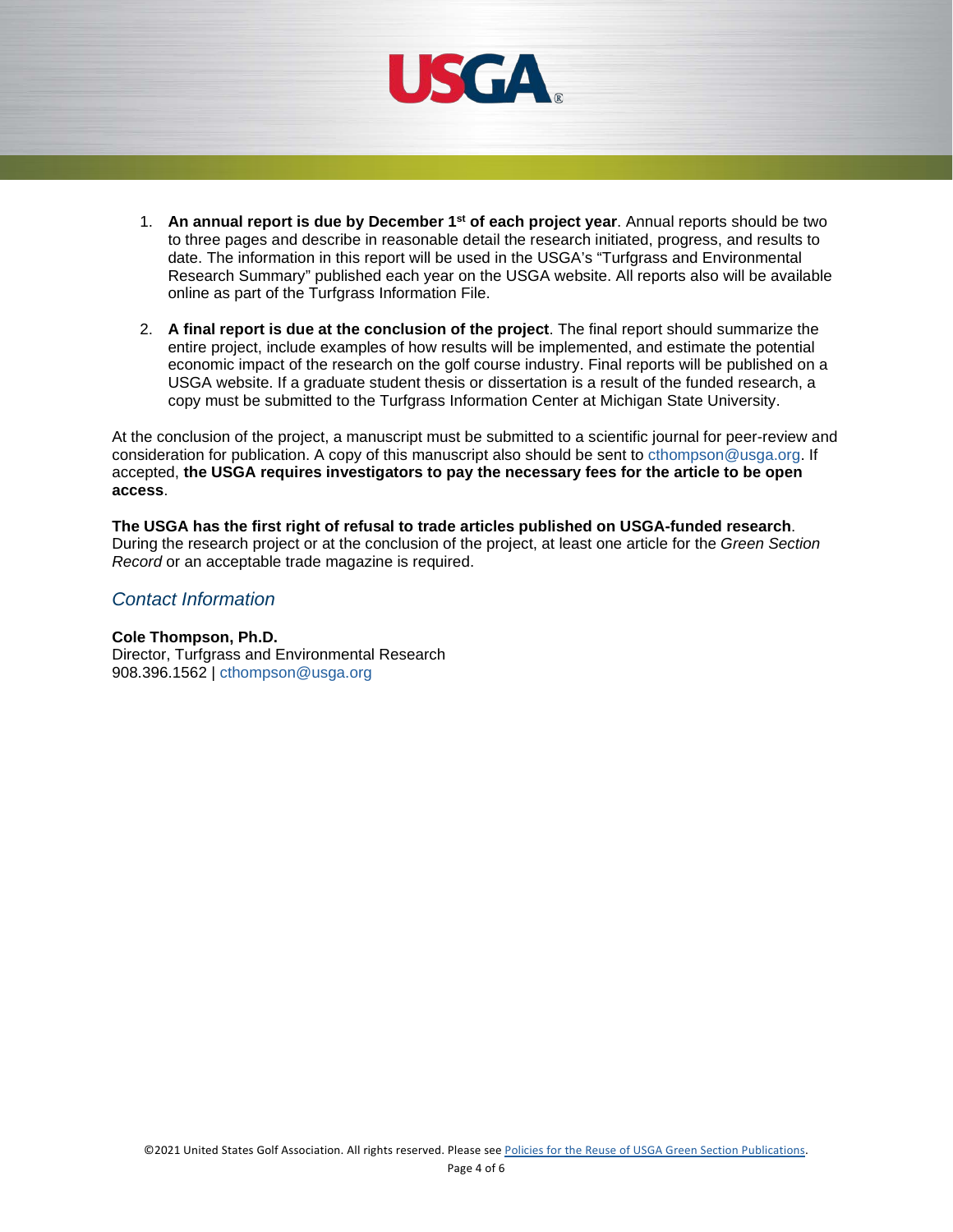

# **SPECIFIC RESEARCH PRIORITIES**

This list of research priorities was developed by the research committee to identify critical knowledge gaps to help investigators refine proposals. The list is not comprehensive, nor is it intended to replace the previously listed strategic initiatives. Rather, the list provides examples of crucial research subjects that could guide the development of specific hypotheses.

| <b>Topic</b>                                            | <b>Description</b>                                                                                                                                                                                                                                                                                       |
|---------------------------------------------------------|----------------------------------------------------------------------------------------------------------------------------------------------------------------------------------------------------------------------------------------------------------------------------------------------------------|
| Improve the adoption of<br>resource-efficient cultivars | Demonstrate compelling reasons to adopt (or not to adopt) new turfgrass<br>cultivars. Potential projects could seek to define the traits consumers most<br>desire or to improve establishment strategies to ensure a successful<br>renovation to a resource-efficient cultivar over a shorter timeframe. |
| Novel technologies                                      | Develop and demonstrate the benefits of novel technologies (e.g.,<br>automation, machine learning, sensors and sensor networks, etc.)                                                                                                                                                                    |
| Turfgrass persistence<br>under drought                  | Intensively evaluate turfgrass durability under various soil water potentials<br>(and with other interacting environmental stresses) for all playing surfaces.                                                                                                                                           |
| Bicarbonates in irrigation<br>water                     | Demonstrate the legitimacy of concerns for bicarbonate-laden irrigation<br>water and the efficacy of mitigation products in i) non-sodic or ii) sodic<br>regions.                                                                                                                                        |
| Microbiome                                              | Advance understanding for turfgrass management including census, effects<br>of management, and detailed and correct explorations of products such as<br>microbial teas and inoculants.                                                                                                                   |
| Clarifying the turfgrass<br>literature                  | Meta-analyses or reviews of literature for important topics: Summarize and<br>clarify existing literature to advance knowledge in key areas (e.g.,<br>environmental services and disservices of turfgrass and golf courses).                                                                             |

**Table 1**. Examples of specific research priorities developed by the research committee.